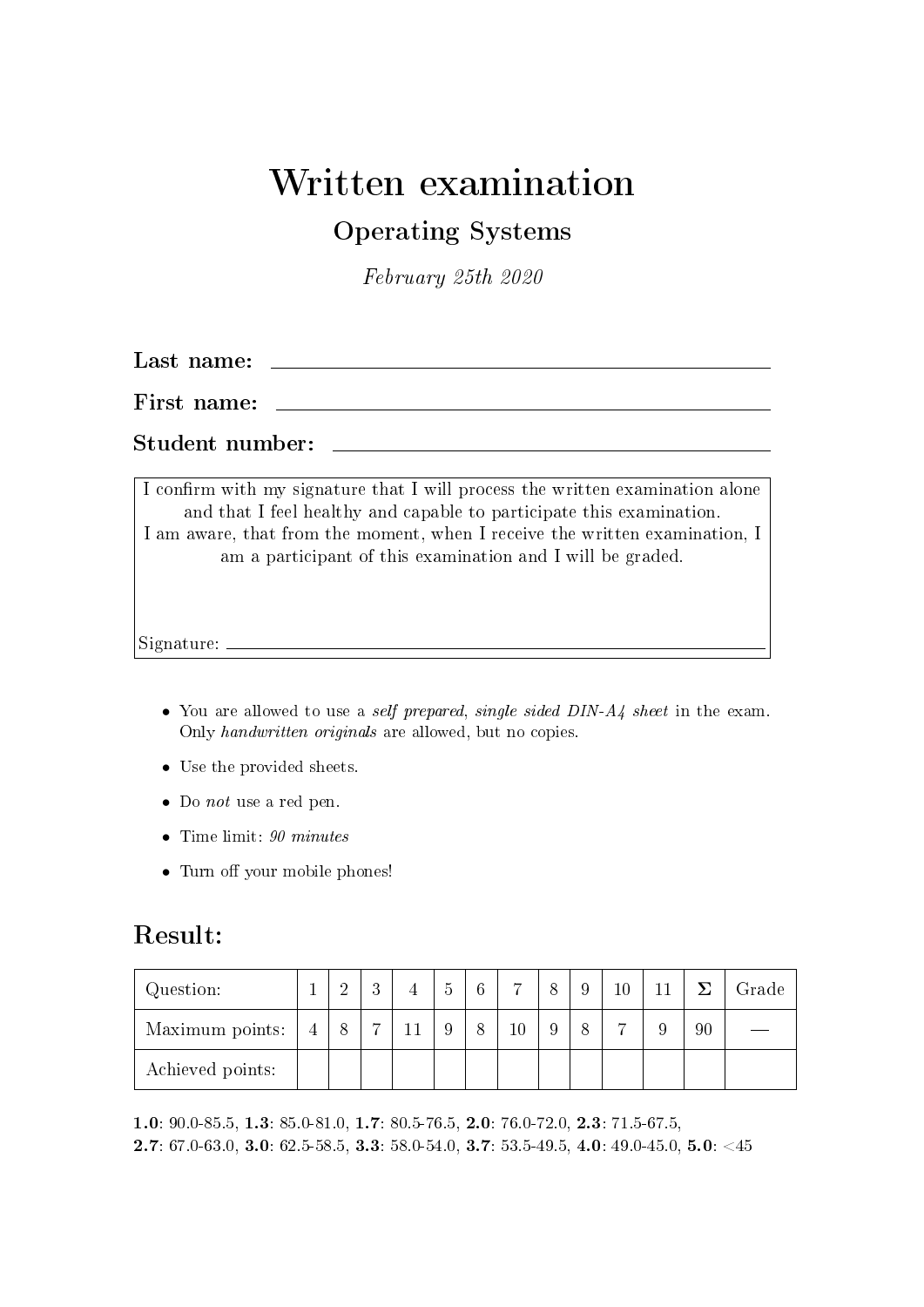## **Question 1)** Points: . . . . . . . . . . . . . . . . . . . . . .

Maximum points: 0.5+0.5+0.5+0.5+0.5+0.5+1=4

- a) Explain what scheduling is.
- b) Explain what swapping is.
- c) Explain how memory protection works.
- d) Explain why memory protection is useful.
- e) Name the scheduling concept that modern operating systems implement.
- f) Operate modern operating systems in singletasking oder multitasking mode?
- g) Explain the difference between preemptive and non-preemptive scheduling.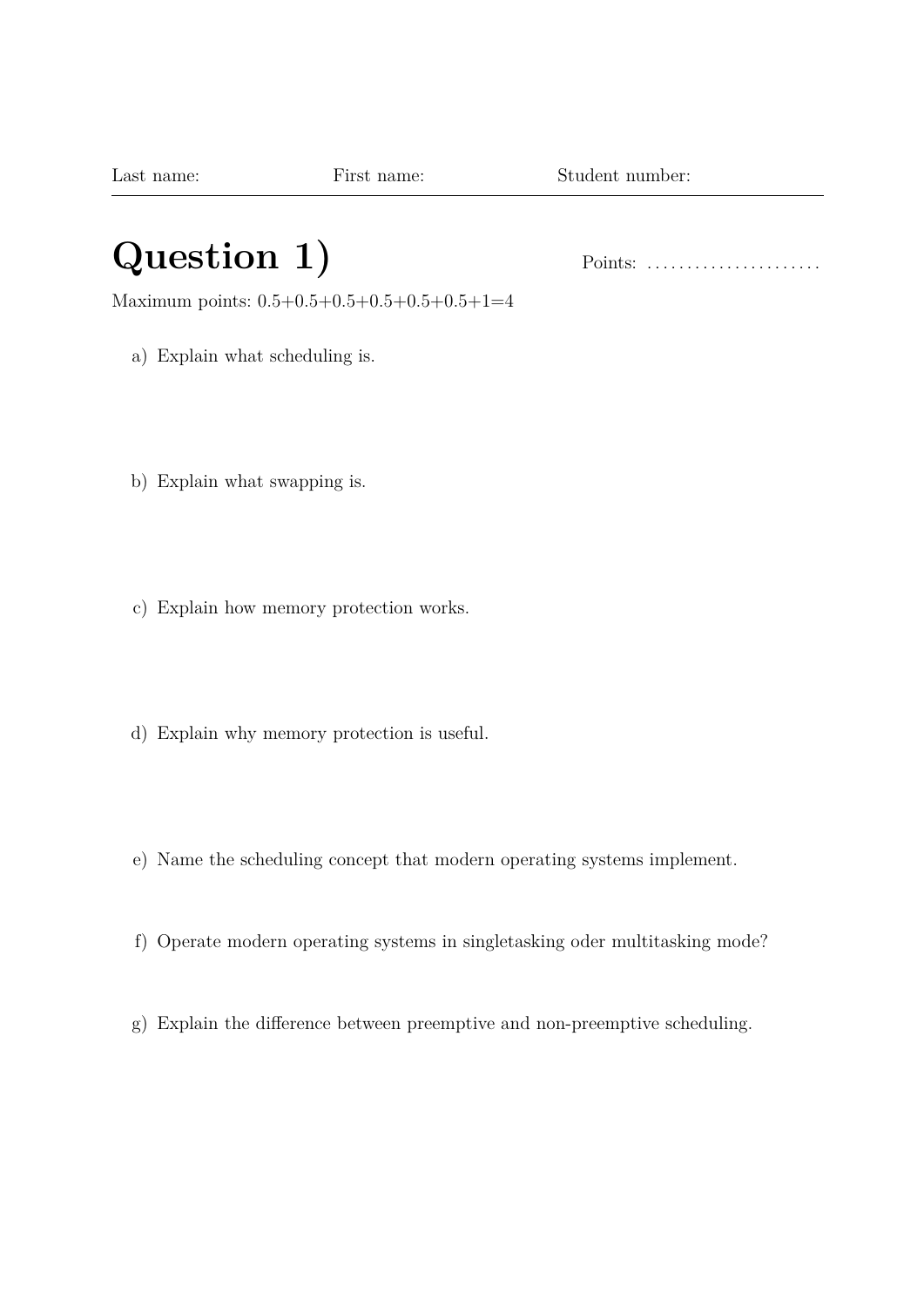Last name: First name: Student number:

### **Question 2)** Points: . . . . . . . . . . . . . . . . . . . . . .

Maximum points:  $1+1+1+1+2+2=8$ 

- a) Explain the difference between 8-bit, 16-bit, 32-bit and 64-bit operating systems.
- b) Name the two essential criteria of real-time operating systems.
- c) Name the two types of real-time operating systems.
- d) Name and explain two advantages of hybrid kernels.
- e) Your colleague recommends you to relocate frequently used server daemons, such as web server, email server, SSH server and FTP server, from the user mode to the kernel mode. What is your opinion about this idea? Give reasons for your answer. Explain at least one benefit and one drawback on this idea.

f) Explain why the Linux kernel does not belong to the microkernel category.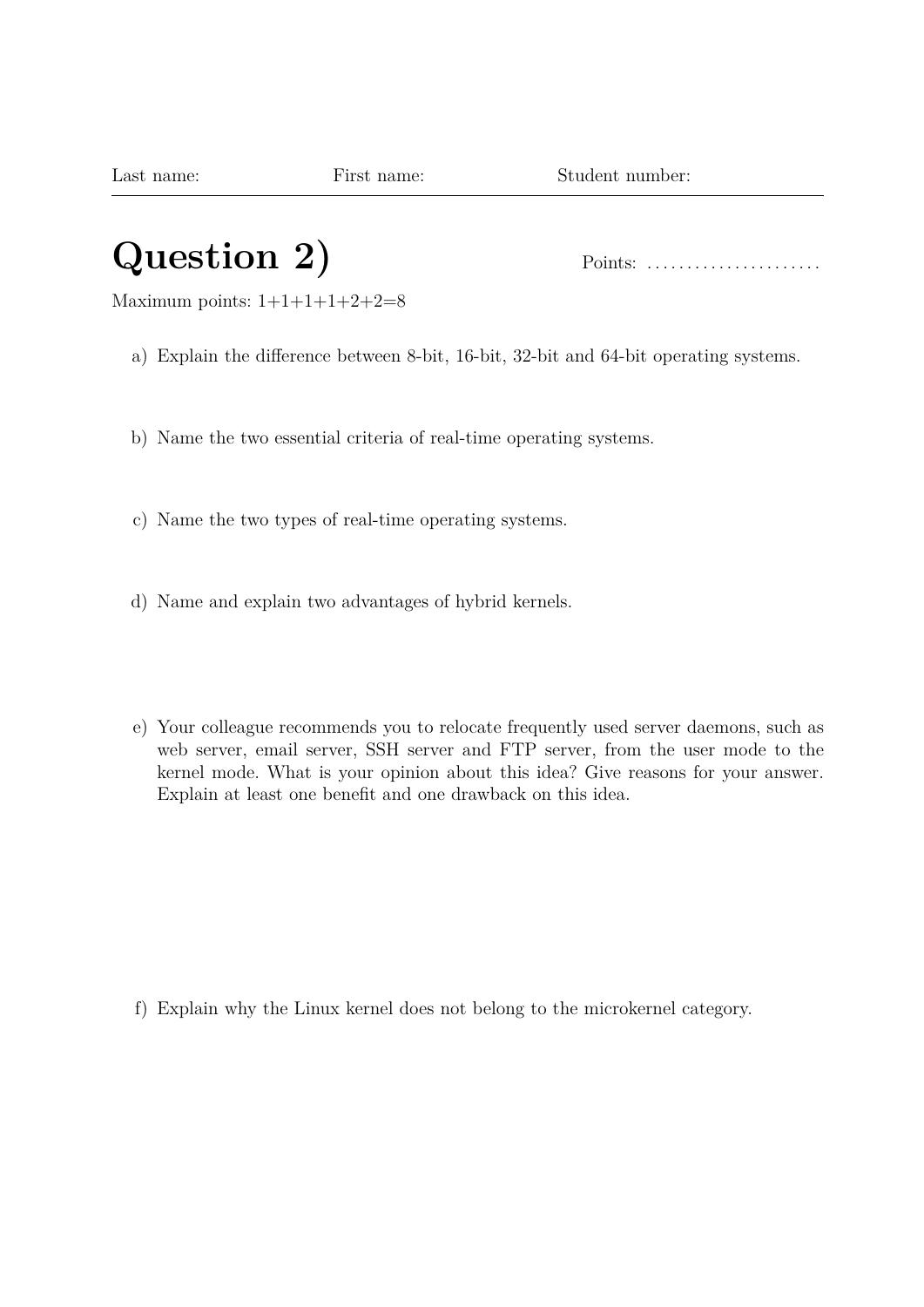### **Question 3)** Points: . . . . . . . . . . . . . . . . . . . . . .

Maximum points: 1+1+1.5+0.5+1+0.5+0.5+0.5+0.5=7

- a) Name two rotating magnetic digital data storages.
- b) Name two non-rotating magnetic digital data storages.
- c) Name three benefits of data storage without moving parts compared to data storage with moving parts.
- d) Name one non-persistent data storage.
- e) Explain what random access is.

- f) Is the GNU Bash a compiler or an interpreter?
- g) Is the GCC a compiler or an interpreter?
- h) Is the Javac a compiler or an interpreter?
- i) Is Python a compiler or an interpreter?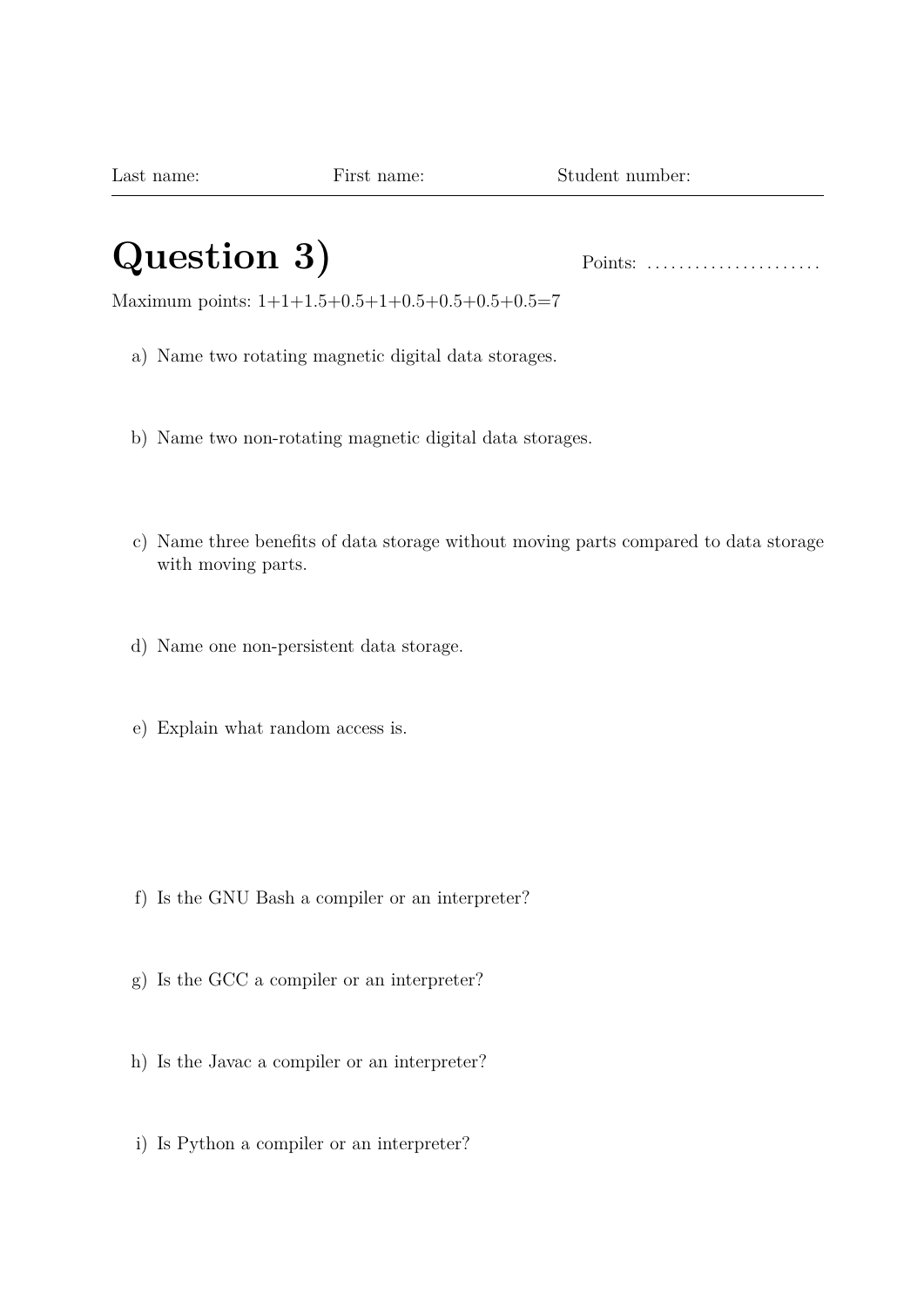#### **Question 4)** Points: . . . . . . . . . . . . . . . . . . . . . .

Maximum points: 1.5+1.5+3+1+1+2+1=11

- a) Name the three components that a CPU contains.
- b) Name the three digital bus systems that each computer system includes according to the Von Neumann architecture.
- c) Explain the tasks that are carried out by the three digital bus systems of subtask b).

- d) Explain what the Front Side Bus is.
- e) The chipset contains two components. Name them.
- f) Name the tasks of the components of subtask e).
- g) Explain why it is impossible to implement the optimal replacement strategy OPT.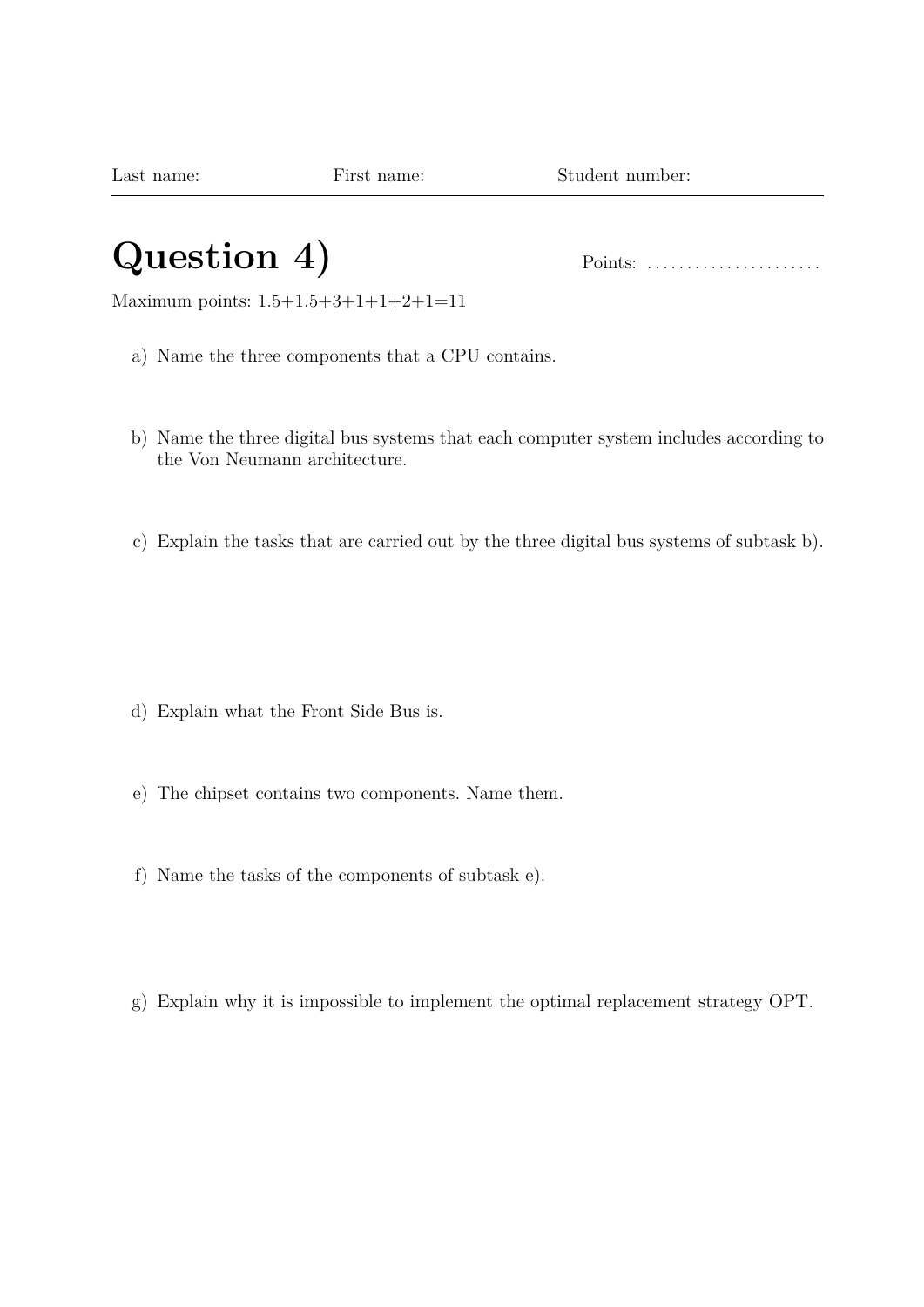### **Question 5)** Points: . . . . . . . . . . . . . . . . . . . . . .

Maximum points: 1+0.5+0.5+0.5+0.5+1+1+1+3=9

- a) Name the two basic cache write policies.
- b) Name the cache write policy of subtask a) in which inconsistencies may occur.
- c) Name the cache write policy of subtask a) which causes a lower system performance.
- d) Name the cache write policy of subtask a) which uses so called dirty bits.
- e) Explain why dirty bits are used.
- f) Name the factors that influence the access time of HDDs.
- g) Describe the factors of subtask f).
- h) Explain what causes a page fault exception to occur.
- i) Explain the reaction of the operating system, when a page fault exception occurs.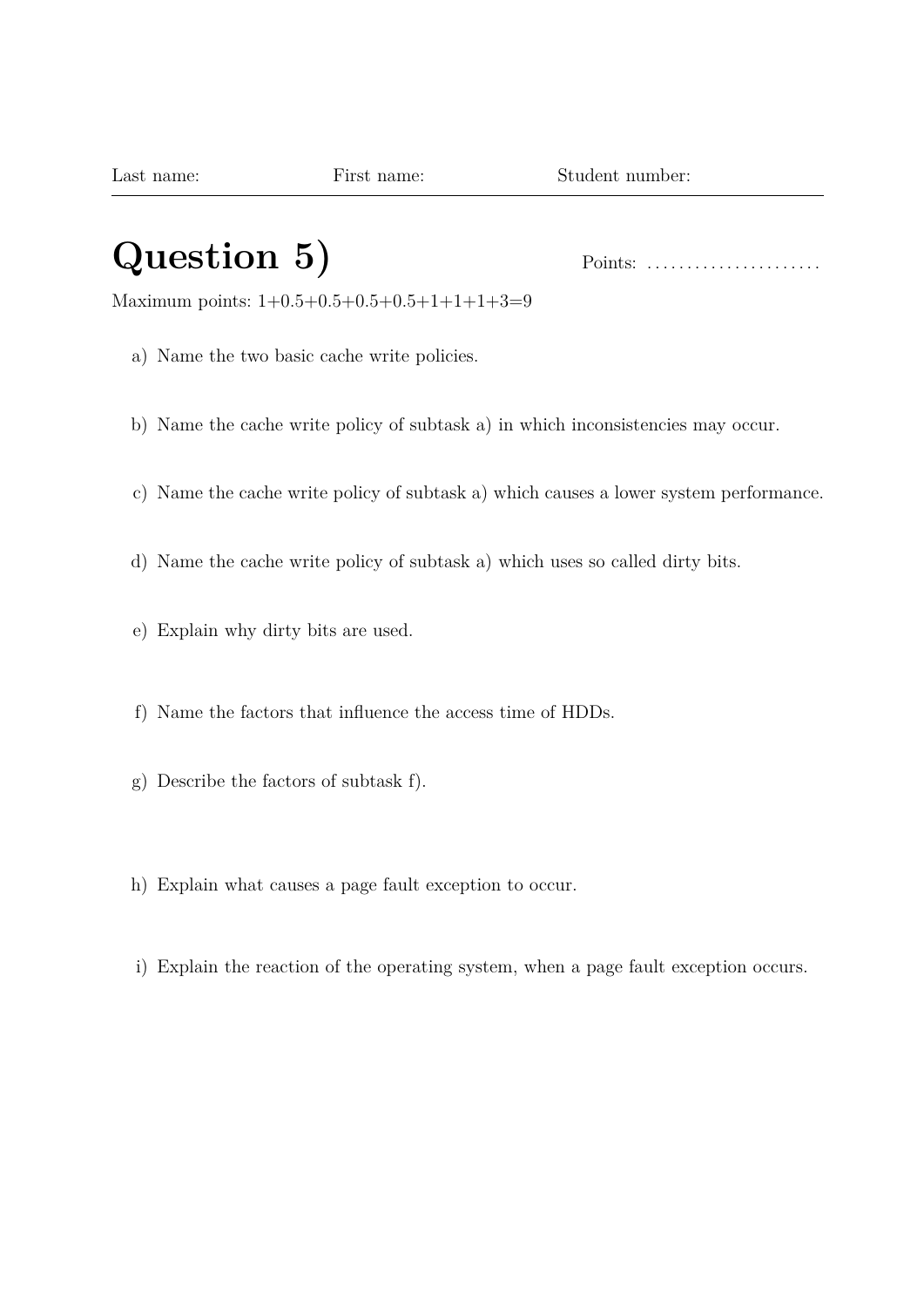## **Question 6)** Points: . . . . . . . . . . . . . . . . . . . . . .

Maximum points: 0.5+0.5+0.5+0.5+0.5+1+1+2+1.5=8

- a) Name one RAID level, that improves the data transfer rate for write.
- b) Name one RAID level, that improves the reliability.
- c) How many drives are allowed to fail in a RAID 0 array without data loss?
- d) How many drives are allowed to fail in a RAID 1 array without data loss?
- e) How many drives are allowed to fail in a RAID 5 array without data loss?
- f) Name one advantage and one drawback of software RAID compared to hardware RAID.
- g) Explain the key message of Laszlo Belady's anomaly.
- h) Some scheduling algorithms were not discussed in detail during class because they cannot be used under realistic conditions. Explain why they cannot be used under realistic conditions.
- i) Name three unrealistic scheduling algorithms from subtask h).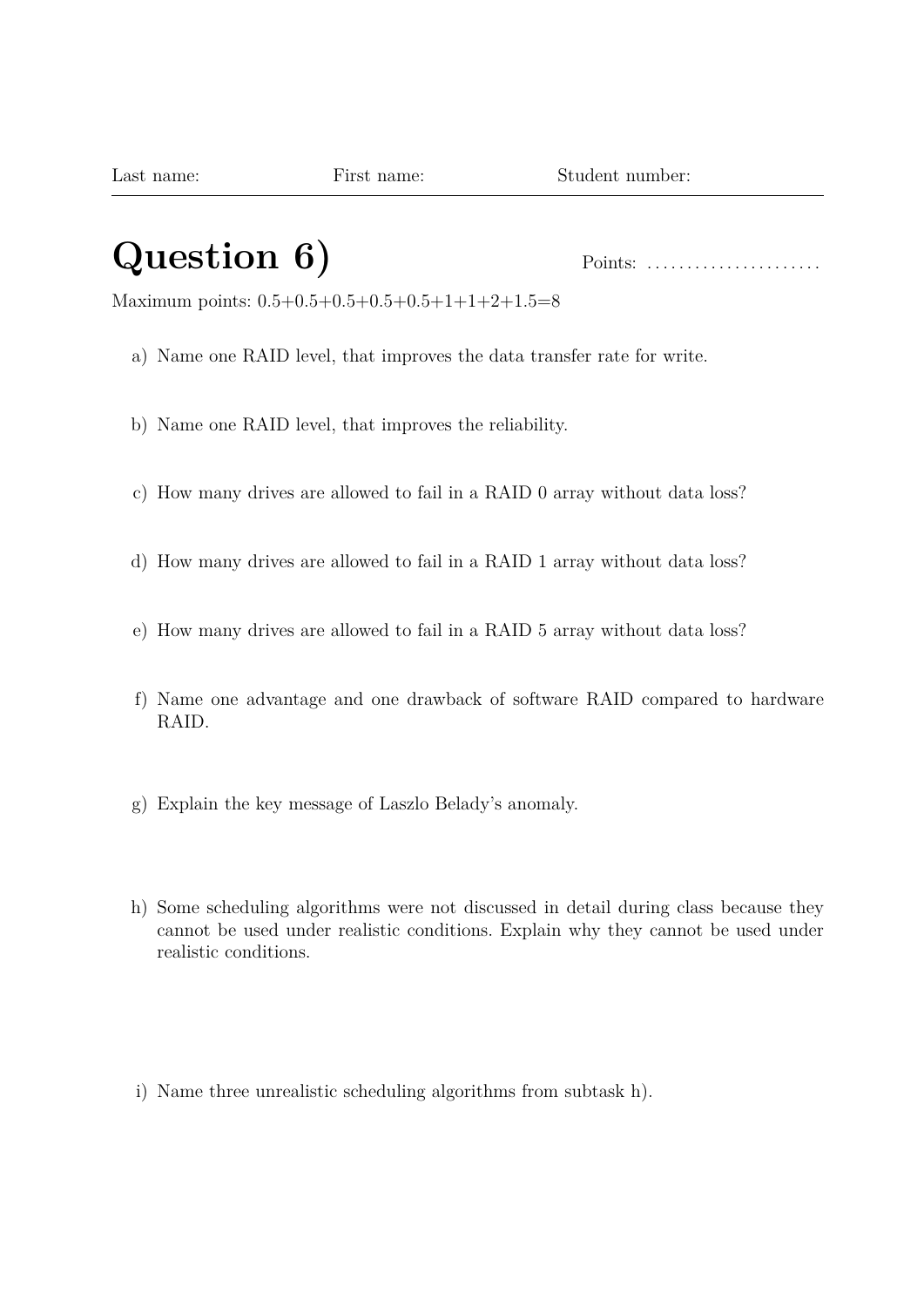## **Question 7)** Points: . . . . . . . . . . . . . . . . . . . . . .

Maximum points: 2+0.5+0.5+2+1+1+1+1+1=10

- a) Name one advantage and one drawback of small clusters in the file system compared to large clusters.
- b) UNIX file systems ignore uppercase and lowercase characters.

| – true |  | – false |
|--------|--|---------|
|--------|--|---------|

- c) Most operating systems operate according to the principle. . .
	- $\Box$  write-back  $\Box$  write-through
- d) Name one advantage and one disadvantage of a cache in the main memory, which is used by the operating system to accelerate the requests to stored data.
- e) opsys\_course/week\_05/opsys\_slides\_05\_en.tex is. . .  $\Box$  an absolute path name  $\Box$  a relative path name
- f) Name two Linux file systems.
- g) Name two Windows file systems.
- h) Name one file system that implements a journal.
- i) Name one file system that implements extents.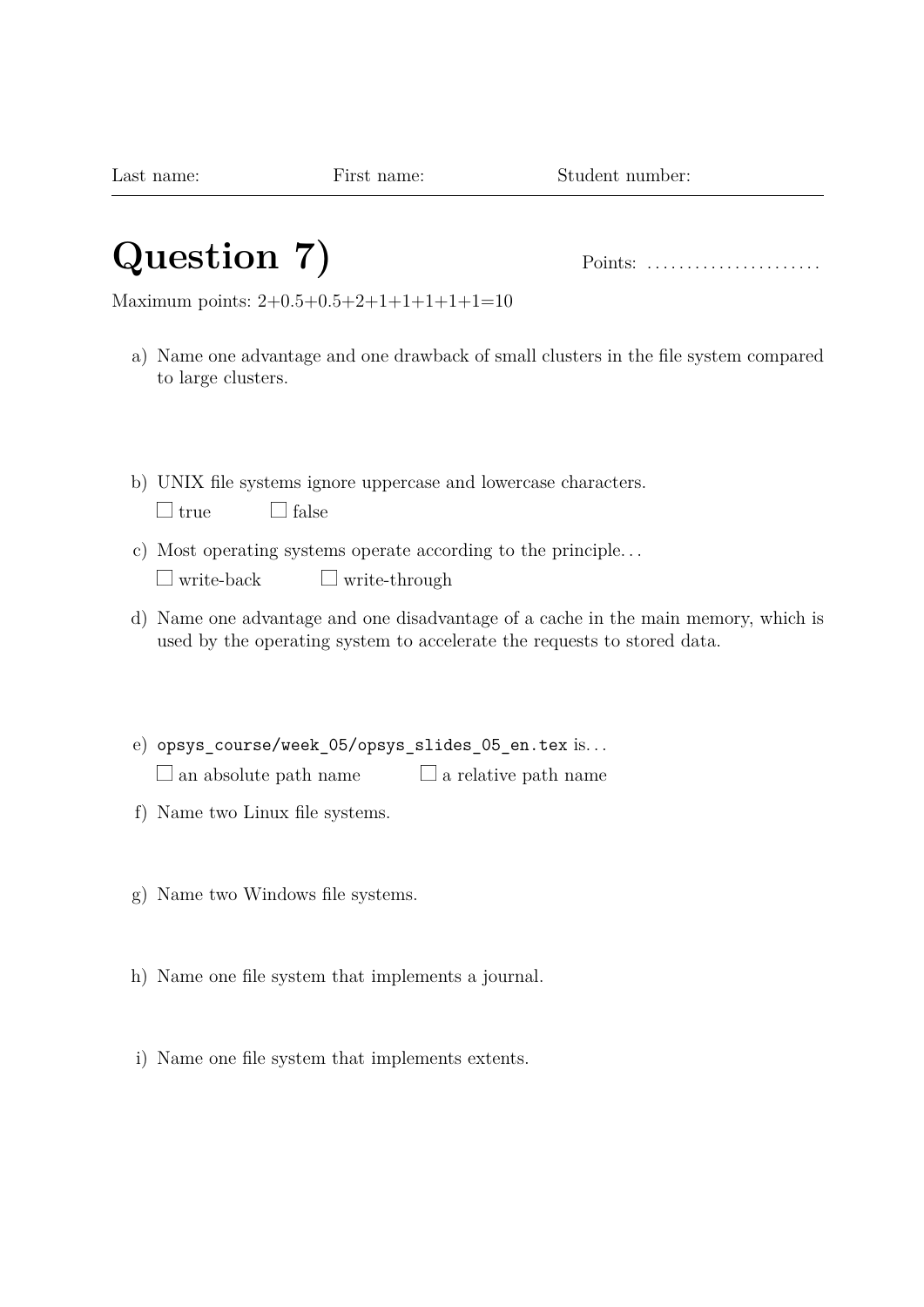## **Question 8)** Points: . . . . . . . . . . . . . . . . . . . . . .

Maximum points: 0.5+0.5+1+2+2+2+1=9  $x86$ -CPUs contain 4 privilege levels  $($ "rings") for processes.

- a) Name the ring in which the kernel of the operating system runs.
- b) Name the ring in which the applications of the users run.



- c) Explain which processes (in which ring!) have full access to the hardware.
- d) Explain what a system call is.
- e) Explain what a context switch is.

- f) Name two reasons why user mode processes should not call system calls directly.
- g) Explain the alternative concept to system calls, when user mode processes shall not call system calls directly.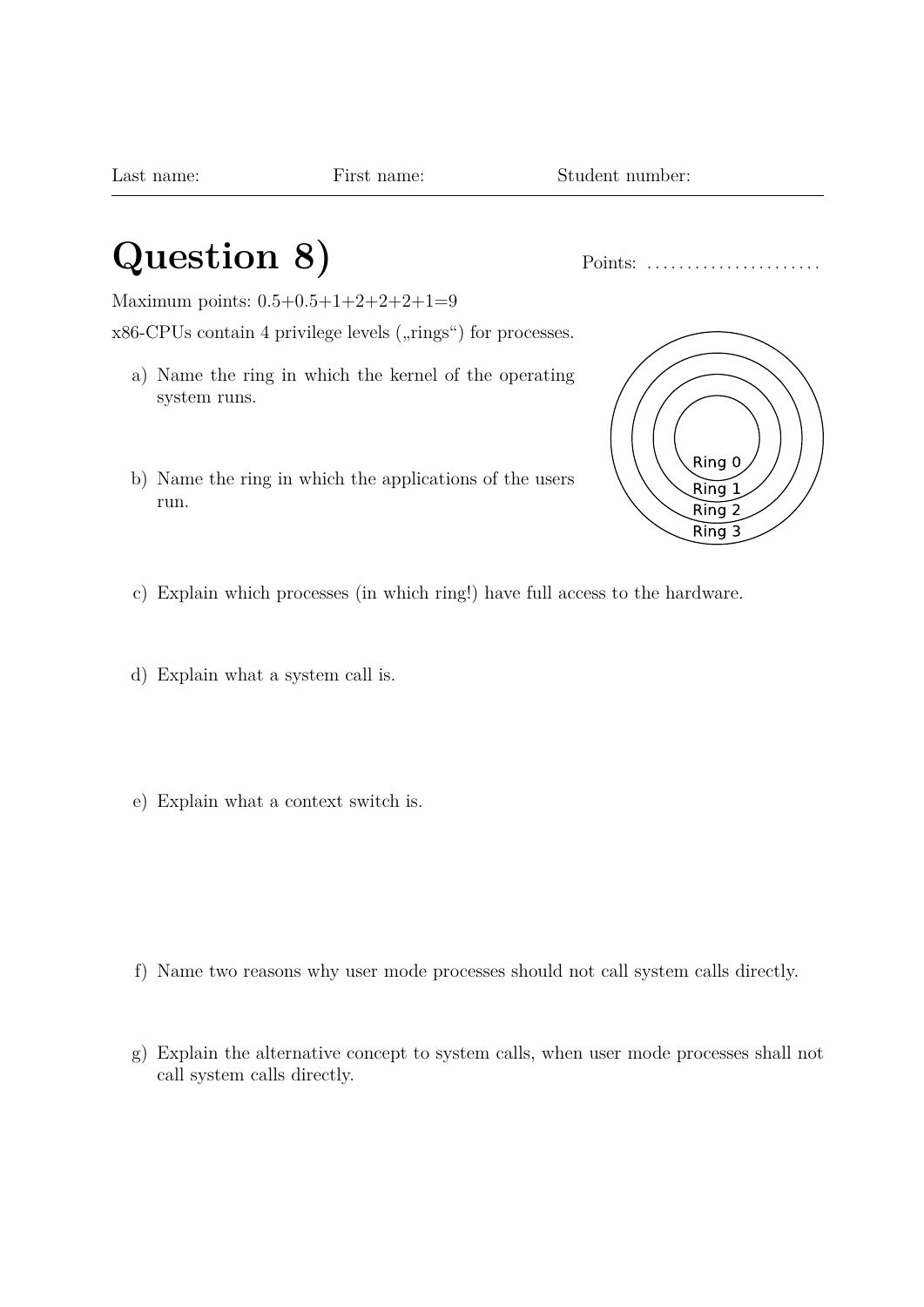# **Question 9)** Points: . . . . . . . . . . . . . . . . . . . . . .

Maximum points: 6+2=8

a) Enter the names of the states in the diagram of the process state model with 6 states.



b) Explain what a zombie process is.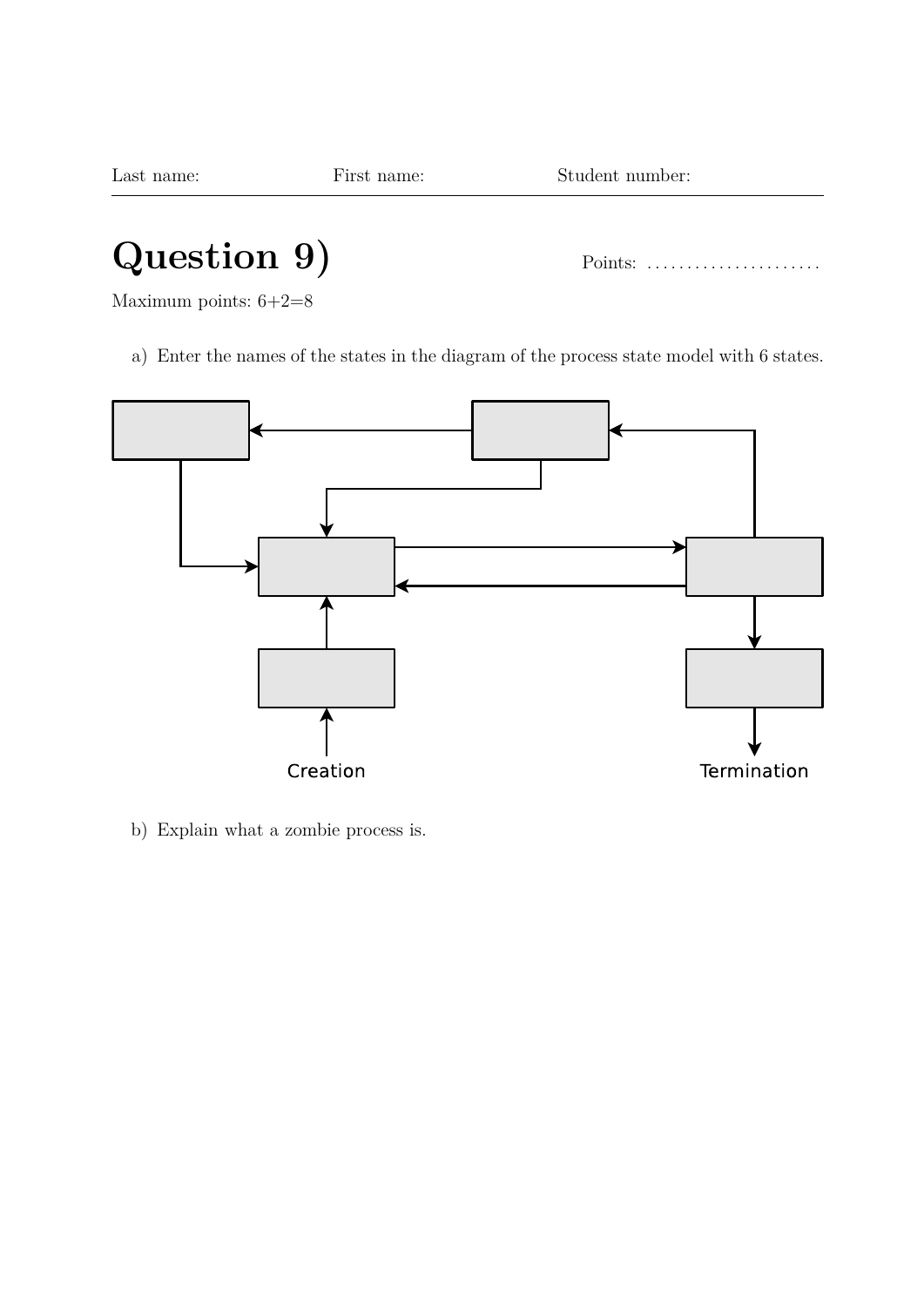## **Question 10)** Points: . . . . . . . . . . . . . . . . . . . . . .

Maximum points:  $1+0.5+0.5+1+1+1+1+1=7$ 

- a) Explain what must be considered, when inter-process communication via shared memory segments is used.
- b) According to which principle operate message queues?  $\Box$  Round Robin  $\Box$  LIFO  $\Box$  FIFO  $\Box$  SJF  $\Box$  LJF
- c) How many processes can communicate with each other via a pipe?
- d) Explain the effect, when a process tries to write data into a pipe without free capacity.
- e) Name the two different types of pipes.
- f) Name the two different types of sockets.
- g) Explain what a critical section is.
- h) Explain what a race condition is.